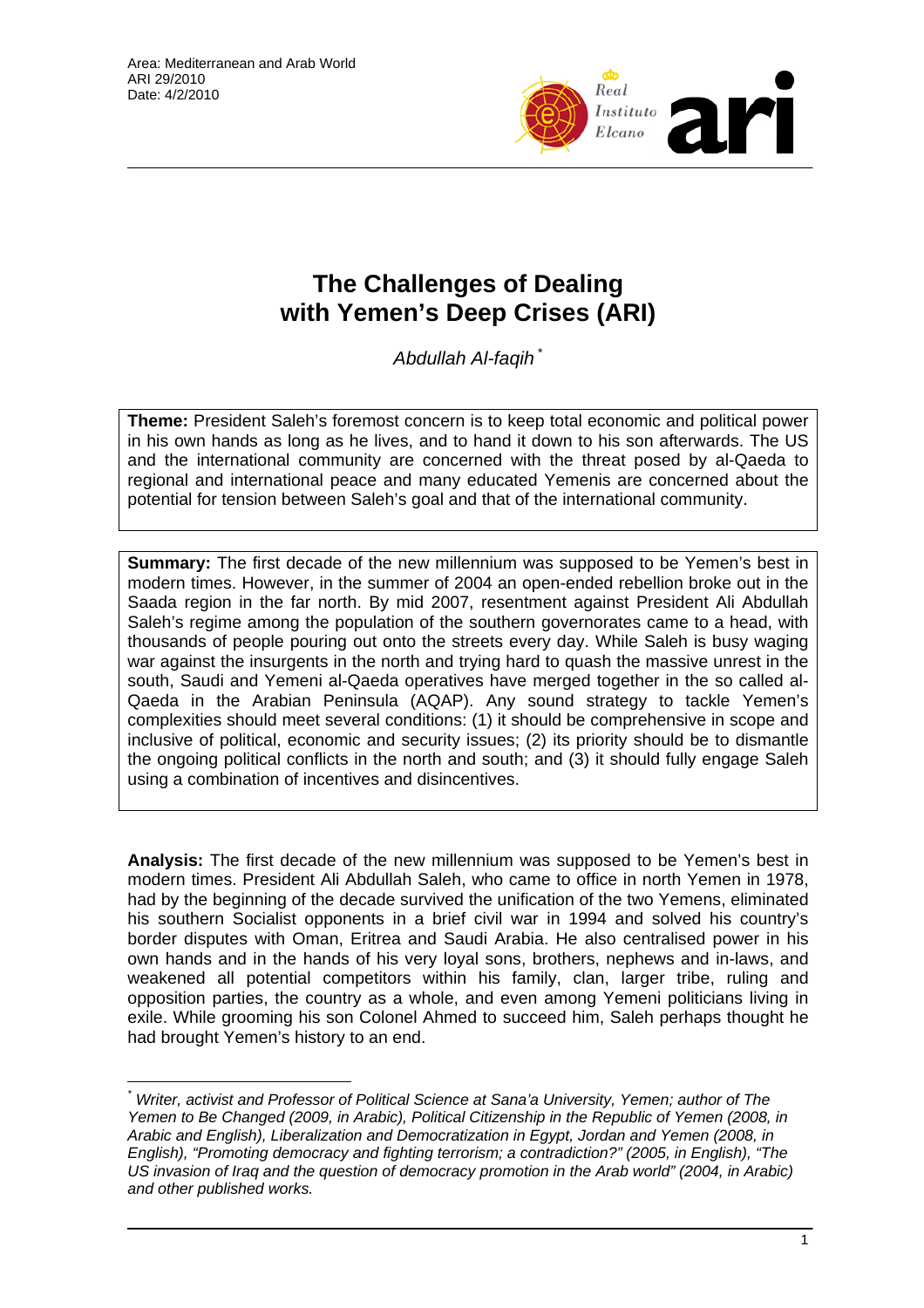

But by the middle of the decade, Saleh's greatest achievements began to crumble. In the summer of 2004 an open-ended rebellion broke out in the Saada region in the far north with the government in Sana'a accusing a Shiite group called the Houthis of trying to reinstate Imamate rule, which had dominated Yemen's history for more than a millennium before it was finally overthrown in 1962. In 2005 Yemen's divided opposition, which Saleh had succeeded in weakening, surprised him by adopting a shared comprehensive reform agenda, calling among other things for a parliamentary government similar to those found in India, the UK and many other genuinely democratic countries. In the late summer of 2006 the opposition rallied behind a single candidate to challenge Saleh in the first reasonably competitive presidential election in the country's history.

By mid 2007, resentment against Saleh's regime among the population of the southern governorates, the former South Yemen, came to a head with thousands of people pouring out onto the streets on a daily basis. To make things even worse, the booming oil revenues on which Saleh's regime depended to meet the country's need for hard currency, took a nose dive by the end of 2008, depriving the country in 2009 of almost 65% of its foreign revenues. While Saleh is busy waging war against the insurgents in the north and trying hard to quash the massive unrest in the south, Saudi and Yemeni al-Qaeda operatives have merged together in the so called al-Qaeda in the Arabian Peninsula (AQAP).

Saleh, who celebrated 31 years in office in July of last year, often quotes an old Yemeni adage, telling journalists and visitors: 'ruling Yemen is like dancing over the heads of snakes'. In saying so, Saleh is probably trying to imply that ruling Yemen is no easy task and that he is the only dancer in town who can manage not to be bitten. But the convergence of Yemen's mighty challenges –a war in the north, a secessionist movement in the south, AQAP and the economic crisis– casts a dark shadow of doubt not only on the dancer's ability to perform but on the stability of the stage itself.

## *War in the North*

For most of Yemen's history in the Islamic era, political, economic and social power was dominated by the Hashemites, comprising around 12% of Yemen's current population of 24 million. The Hashemites, who claim to be descendants of the Prophet Mohammed through the sons of his daughter Fatimah, ruled Yemen intermittently for some 11 centuries. They legitimised their reign exploiting two mechanisms: (a) the teachings of Zaidism, a very moderate Shiite school followed by roughly a quarter of Yemen's total population; and (b) a carefully crafted and maintained social structure in which one's political, economic and social roles were determined by lineage.

In September 1962 the Hashemites' theocratic rule in North Yemen was abruptly brought to an end when a group of military officers backed by Gamal Abdul Nasser of Egypt took over the Imam's palace and declared the establishment of a Republic. The event marked the beginning of a six-year civil war between the Republicans supported by Nasser and the Royalists backed by the Saudis. With the Royalists failing repeatedly to capture the capital, the two sides finally agreed on a power-sharing deal which preserved the Republican regime but tilted power towards an alliance of Zaidi sheiks and military officers, who come from the two very powerful northern Zaidi tribes: Hashid and Bakeel. One unresolved issue in the new regime was and still is the question of religious legitimacy. According to the Yemeni Constitution and laws, any Yemeni can be a legitimate ruler, but in Zaidi doctrines only a Hashemite male fulfilling certain conditions can be a legitimate Imam.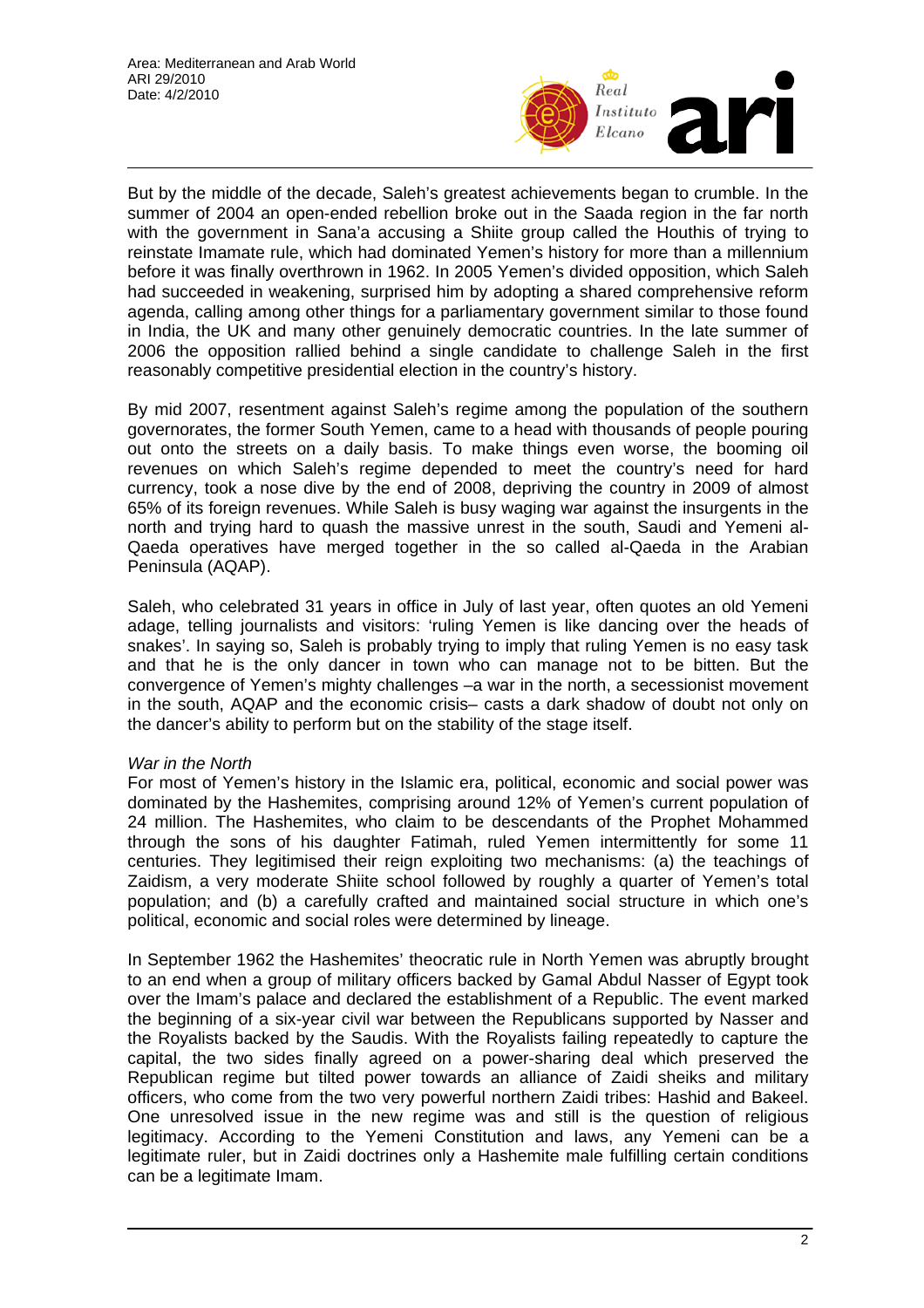

For Hashemites and tribesmen sharing power in the Republican era, the question of what makes a legitimate Imam served as a dividing factor. Therefore, consecutive republican Presidents, who came from strong and heavily-armed northern tribes, tried constantly to undermine the Zaidi faith in order to prevent a come-back by the Hashemites. By contrast, the Hashemites of the Zaidi sect defied attempts to assimilate them into the mainstream Sunni sect. Parties to the conflict, however, succeeded in keeping their differences within certain well-defined limits. The dynamics of political conflict between the two groups were transformed only after the unification of Yemen. On the one hand, the newly-founded Republic of Yemen (RoY) embraced a fairly open political system that allowed citizens to exercise some political and civil rights, including forming political parties and interest groups, establishing and owning newspapers and freedom of expression. On the other, the Zaidi Hashemites of northern Yemen sought to take advantage of newly introduced reforms by allying themselves with the Socialists of the south –some of them secularised Sunni Hashemites–.

In turn, and fearing the impact of racial affinities, President Saleh supported the creation and expansion of the Yemeni Congregation for Reform –known by its Arabic short name Islah (reform)– as an Islamic-oriented Sunni party comprising Yemen's Muslim Brotherhood and other Sunni and Zaidi groups close to the regime. Apparently, Saleh wanted first to balance the Socialists of the south with the Islamists of the north, and then to further weaken the potential for a come-back by the northern Hashemites. Concurrently, Saleh also made sure to divide the Hashemites into several political parties, preventing them from establishing a unified political force.

In the summer of 1994 Saleh, with the support of the newly-founded Islah, defeated his southern Socialist rivals in a brief civil war that lasted for about 70 days. In the aftermath of the war, Saleh started to shift his political alliances gradually away from Sunni Islah towards a Zaidi group called the Youth Believers (YB), that portrayed itself as a revivalist group within the Zaidi sect. Possible reasons for the shift were many but the most important were Saleh's worry about the growing power and influence of Islah –perceived to be supported by the Saudis– as well as his desire to pursue old policies of undermining Zaidism, this time by encouraging new trends seeking the legitimisation of his reign. In addition, Saleh faced strong pressure to settle his country's border dispute with the Saudis, and by supporting the Youth Believers –who were concentrated in border areas– he might have sought to counterbalance Saudi influence itself and not only pro-Saudi political forces. In supporting the Youth Believers, Saleh allowed them to establish religious schools to teach Zaidism, receive Iranian support and have their textbooks printed by the government. Saleh also provided them with a modest monthly allowance, the exact amount of which has always been disputed.

It is not quite clear how the relationship between the Youth Believers and Saleh changed over the course of 10 years from alliance to rivalry. What is evident is that during the period Yemen did witness many internal and external developments affecting not only Saleh's regime but also the Zaidi revivalist group. Internally, Saleh's concerns for his own political survival and for retaining power within his own family afterwards seem to have collided with the Youth Believers' growing influence and independence. Externally, Saleh solved his country's border problems with the Saudis and he badly needed to offset the Sunni Saudi's fear of a growing radical Shiite group on its southern front.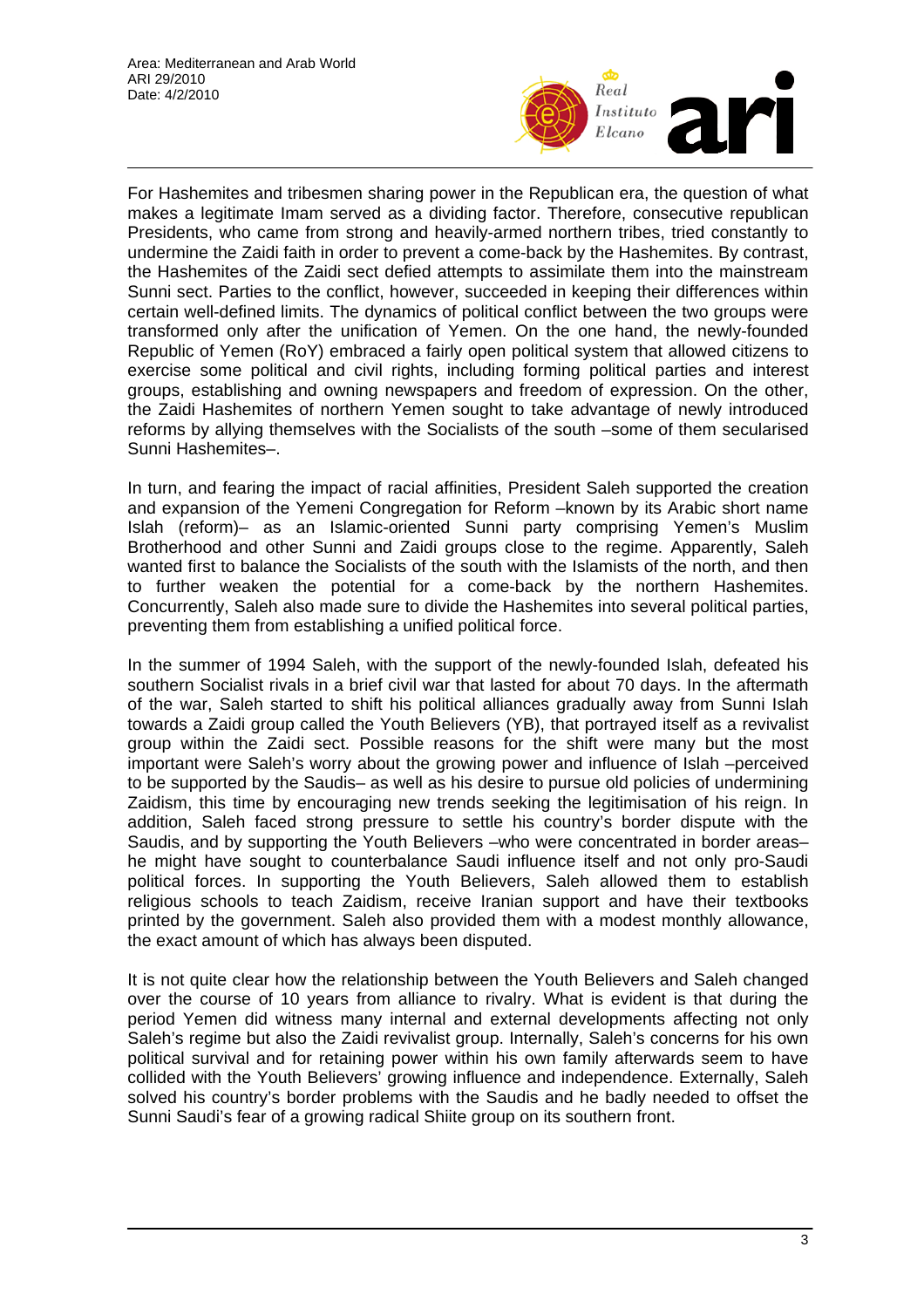

After concluding a border agreement with Saudi Arabia, Saleh pursued a policy of containing the Youth Believers by various means, including strengthening his support for a Saudi-backed and presumably apolitical Salafi movement. Included in the Salafi movement are groups such as the revivalists al-Hikmah al-Yamaniah Anthropic Association and the traditional Dar al-Hadith. In return, the Youth Believers exploited Saleh's alliance with the US in the global war on terrorism and adopted the famous Shiite slogan 'God is great, death to America, death to Israel'. The Youth Believers' followers began chanting the slogan in mosques and daubing it on walls around Yemen's capital city. In response, Saleh ordered a crack-down, eventually apprehending and jailing scores of Youth Believers' followers. But when he sent troops to the Saada region in June 2004 to capture Hussein Badr al-Din al-Houthi, the leader of the Youth Believers, after whom the group would later be named, the Youth Believers responded violently and the event marked the beginning of the first war. Since 2004 Yemen has witnessed an average of one war per year, with the sixth round of violence starting in August 2009 and continuing to the present.

The Saada war has served as a catalyst for the failure of the Yemeni state by draining the country's limited resources, encouraging southerners to challenge the regime, creating a haven for al-Qaeda and eroding Saleh's legitimacy. Nevertheless, Saleh seems unwilling to accept the Houthis as a political and social force. In fact, the weaker he becomes, the more he is insisting on a military solution to this political conflict.

### *Calls for Secession in the South*

Having militarily won the political conflict with his southern partners in the process of unification, Saleh's victory and subsequent policies shattered the national feelings that served as the driving force for unity. The northern military, tribal and jihadist invasion of the south in 1994 looted community, state, and private assets, including state buildings, equipment and most of the country's land, which was publicly owned under the command economy followed in the south during the period from 1970 to 1990. In addition, the government adopted policies that intentionally or unintentionally led to the cultural, political and economic marginalisation of southerners. Most senior and junior officials ended up in exile or were forced to take early retirement, or chose just to quit their jobs and seek refuge in the seclusion of their homes. Names of streets, schools, TV and Radio stations and other public places were changed as a part of a comprehensive unwritten policy of erasing any memory of the past. Public enterprises of the former southern state were privatised –usually sold to officials in highly corrupt deals–. As it turned out, southern Yemenis lost more than the war of 1994: humiliated by defeat, most southerners went unheard, while others staged small-scale protests but faced brutal repression.

When, in 1995, the government started to implement an economic restructuring programme aimed at stabilising the economy, it focused primarily on cutting expenditure on social programmes and withdrawing subsidies from basic commodities. The southerners, whose lives were completely dependent on public programmes, were hit the hardest. While the northern-dominated government in Sana'a relied for survival on revenues from resources extracted from the south, the people of the south were by the beginning of the new millennium living on the sidelines of the national economy. Rocketing inflation consumed their income and the economic restructuring programme deprived them of free education, health and other public services.

After approximately 13 years of deprivation and frustration, southerners finally took to the streets, sometimes in their hundreds of thousands. There were many factors responsible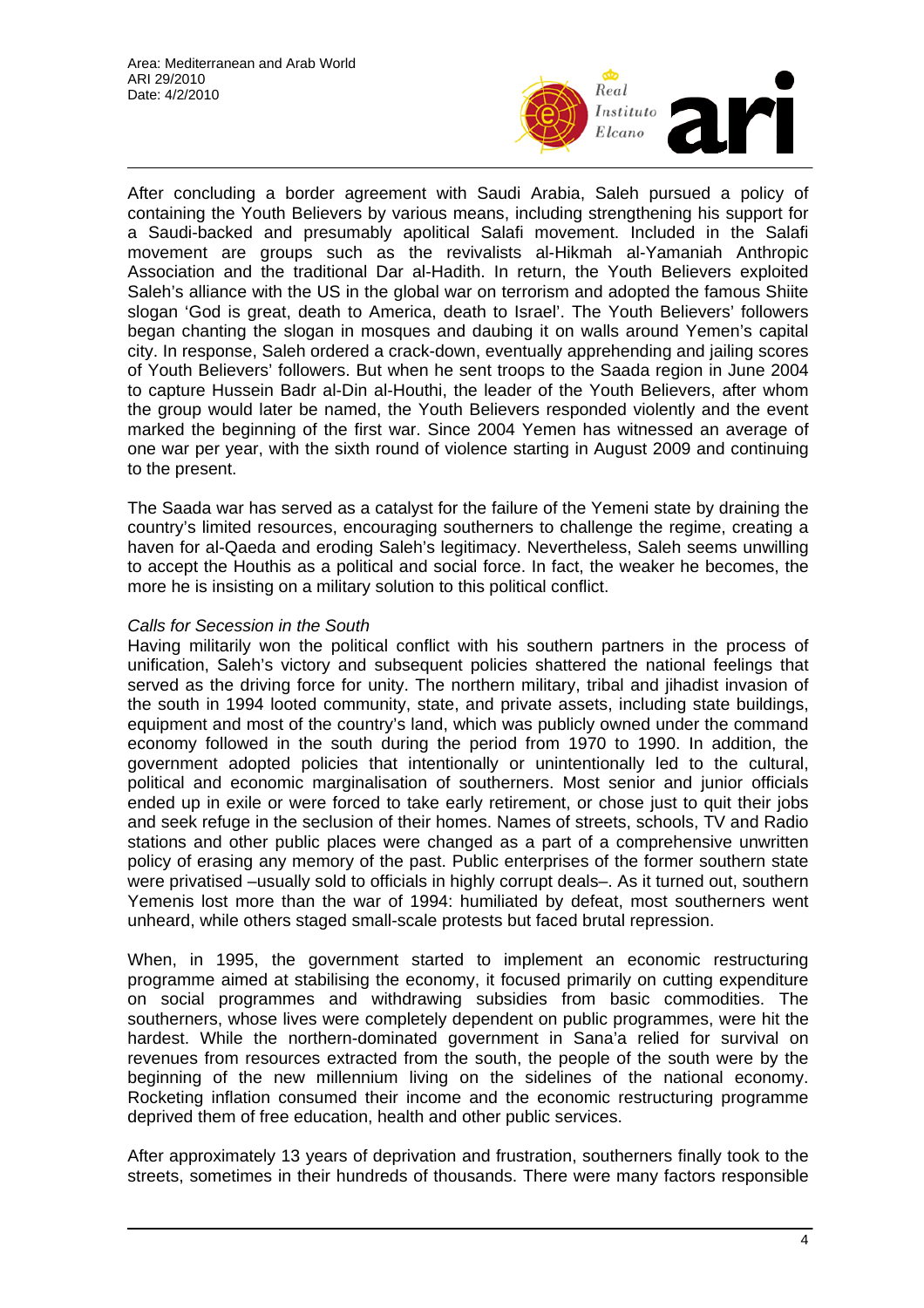

for the southerners' outrage, but three stand out. The first is the failure of the September 2006 presidential elections to produce any meaningful change in terms of leadership or policies. In fact, the strong show by the opposition parties during the election led Saleh to adopt tougher policies. Surprised by a strong campaign against his policies and leadership style, and by the southern-born opposition candidate's refusal to accept the results as legitimate, Saleh viewed the whole affair as a personal insult and in retaliation began his new term in office by imposing measures restricting the freedom of expression and travel. Activists who backed his opponent during the election were jailed and tried in fabricated cases or in cases related to acts during the campaign. While the election campaign weakened Saleh vis-à-vis his challengers from within his ruling General People's Congress and from opposition parties, his reaction has been to concentrate power and wealth and centralise decision-making in his inner circle. The second and third factors contributing to the uprising in the south have been the regime's inability to crush the insurrection of the Houthis in the far north and the deterioration in their living conditions.

When the southern movement started in mid-2007, it was led by *ad hoc* organisations formed by military and security retirees. At the time, protesters called for the return to service, promotion and compensation of those southerners who were forced to take early retirement or lost their jobs after the 1994 civil war. They also called for the return of land confiscated by powerful –mostly northern– military officers and sheiks.

Shocked by the magnitude and intensity of the protests, the government adopted a dual carrot and stick policy. On the one hand, it tried to reinstate, raise salaries and promote those who were forced to retire or had lost their jobs. It also sought to buy out influential leaders in the protest movement by appointing them to senior government positions and giving them cars, houses and other benefits. It tried, on the other hand, to repress the movement. Between mid-2007 and the end of 2009, scores of protesters and policemen were killed and thousands of people were detained for varying periods of time. Government repression increased rapidly as protesters started calling for the secession of the south although its ability to do so had significantly declined, leading it to lose control over certain areas. Some argue that the government might have been supporting jihadists to counter secessionist groups, a policy that aggravated the situation in some areas. In such a context of chaos and weak or missing government control, AQAP began to expand and establish training camps.

## *The Resurrection of al-Qaeda*

The roots of the terror groups in Yemen lie in the dynamics of inter- and intra-Yemeni political conflicts. During the 1970s and 80s, religious extremism was encouraged by both the Yemeni and Saudi governments as a strategy to contain the Marxists in the south. Later on, the task of the Yemeni jihadists would be expanded to liberating Afghanistan from the Soviet occupation. In less than a decade, the Yemeni jihadists could claim several triumphs: (1) victory against the Marxist forces in the north who, with the backing of the Communist regime in the south, were trying to topple Saleh's regime; (2) the expulsion of the Soviets from Afghanistan; (3) the disintegration of the Soviet Union; and (4) the reunification of the two Yemens –an event directly linked to the collapse of the Communist regimes around the globe–.

By the end of the 1980s and the beginning of the 1990s, the Yemeni jihadists began to return home. But they were not alone on their return trip. Many of their international comrades, unable to return to their countries out of fear of prosecution, found in the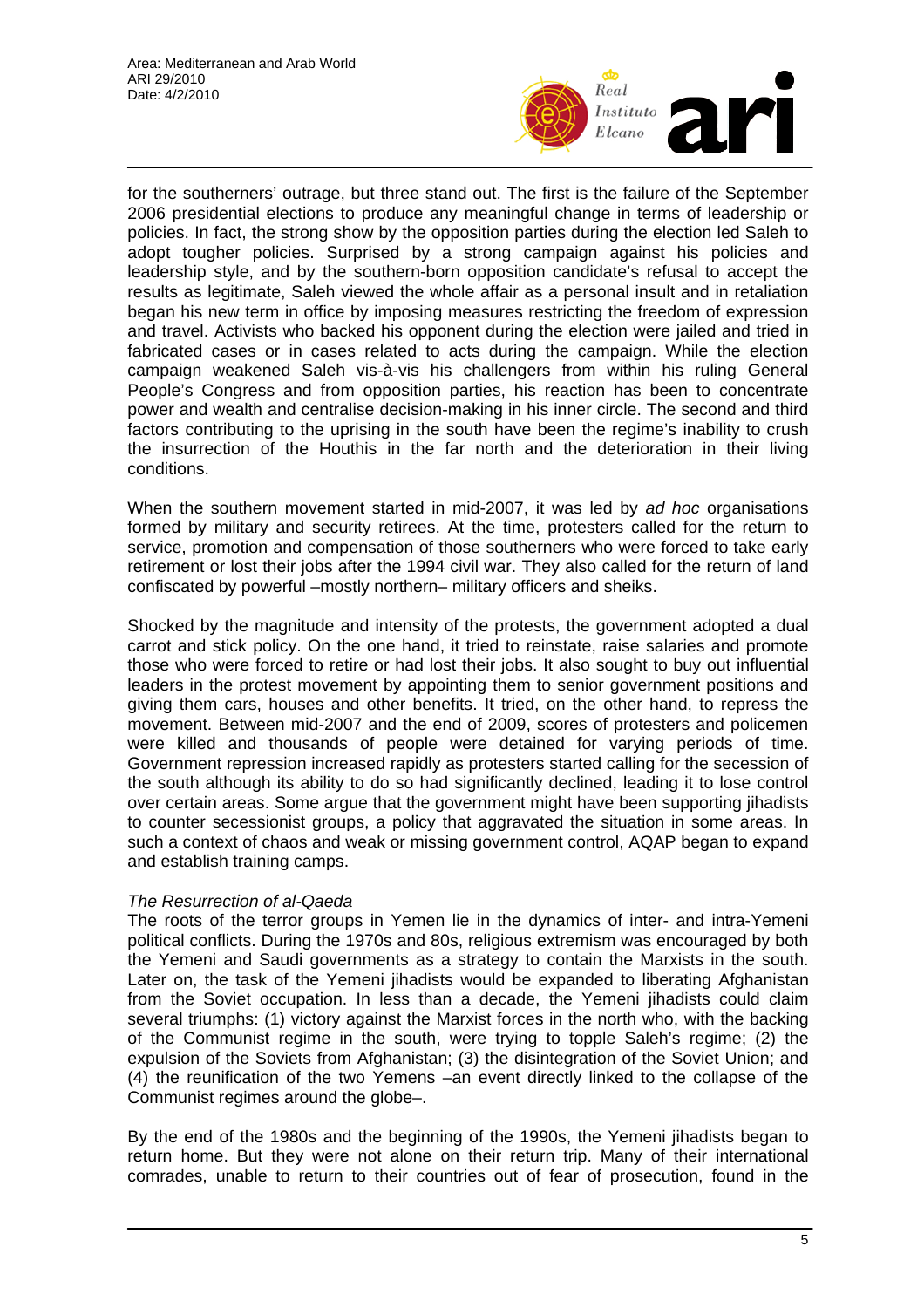

newly-founded Republic of Yemen a haven. While the chaos resulting from the hasty unification of the two Yemens may have played a role in attracting the so-called Arab Afghans, some argue that they came to Yemen because they had a role to play, a new round of jihad, this time against the Yemeni left in general and members of the Yemeni Socialist Party (YSP) in particular. In the first few years of unification, Yemen witnessed a wave of terror attacks mostly targeting leaders of the YSP and of parties close to it.

In the 1994 civil war between the ruling northern and southern elites, Yemeni and Arab jihadists, who fought in Afghanistan, took Saleh's side in the war. In return, the government rewarded the jihadists in various ways. Yemenis were incorporated into security and military forces and some groups, especially in the south, were encouraged as a way of containing the moderate Islah. Some Arab jihadists were incorporated into formal and informal educational institutions, but most of them would soon be forced out of Yemen due to mounting pressure on the government from other countries in the aftermath of terror attacks in Saudi Arabia, Egypt and elsewhere involving elements believed to be operating from Yemen.

In the years after September 11 terrorist attacks, Saleh, who had resisted the idea of allowing US investigators access to detainees accused of attacking the USS Cole in October 2000 in the Gulf of Aden, willingly or unwillingly joined the international war on terror. In 2002 he allowed US drones to assassinate some al-Qaeda leaders on Yemeni soil. He later entered into a controversial dialogue programme with al-Qaeda, apparently giving them some financial benefits and allowing them to move freely. The latest resurrection of al-Qaeda can be attributed to three main factors: (1) the Yemeni government was pressured by the international community to restrict the movement of al-Qaeda operatives and prevent them from travelling to Iraq to engage in the jihad, much to the annoyance of al-Qaeda; (2) as the government's financial resources dwindled, al-Qaeda operatives asked for more, while the government was unable to deliver; and (3) the intensification of political conflict –electoral or by other means– made the Yemeni regime reluctant to hunt down al-Qaeda members, either because they represented a potential ally in the regime's war for survival, because the regime did not perceive al-Qaeda as a threat compared to other challenges or because the regime had become too weak to confront it.

As to the spark that triggered the recent events, it is very likely that the US was aware that al-Qaeda was plotting an attack against the US and, as a result, sought to foil the plan by carrying out –alone or in cooperation with the Yemeni government– the pre-emptive attacks that were finally launched on 17 and 24 December 2009. This assumption is supported by mounting evidence, including the following: (a) the father of the Nigerian youth Umar Farouk Abdulmutalib, who tried to blow up a Northwest Airlines plane, contacted US intelligence in early December and informed them of his son's affiliation with al-Qaeda and his last call from Yemen; (b) the American media were at the time concerned about the role played by the US-born preacher Anwar al-Awlaqi, who is resident in Yemen, in the Fort Hood attack; (c) US officials had repeatedly expressed worries about AQAP's exploitation of Yemen's security conditions to establish itself and recruit and train new members; (d) Abdulmutalib, who left Yemen in early December, did not immediately head towards the US; (e) the US strikes targeted areas believed to have been the places where al-Awlaqi was hiding and in which Abdulmutalib is believed to have been trained and equipped with explosives; (f) AQAP operatives came out and threatened to retaliate after the first attack on 17 December; and (g) *Saleh* would have never allowed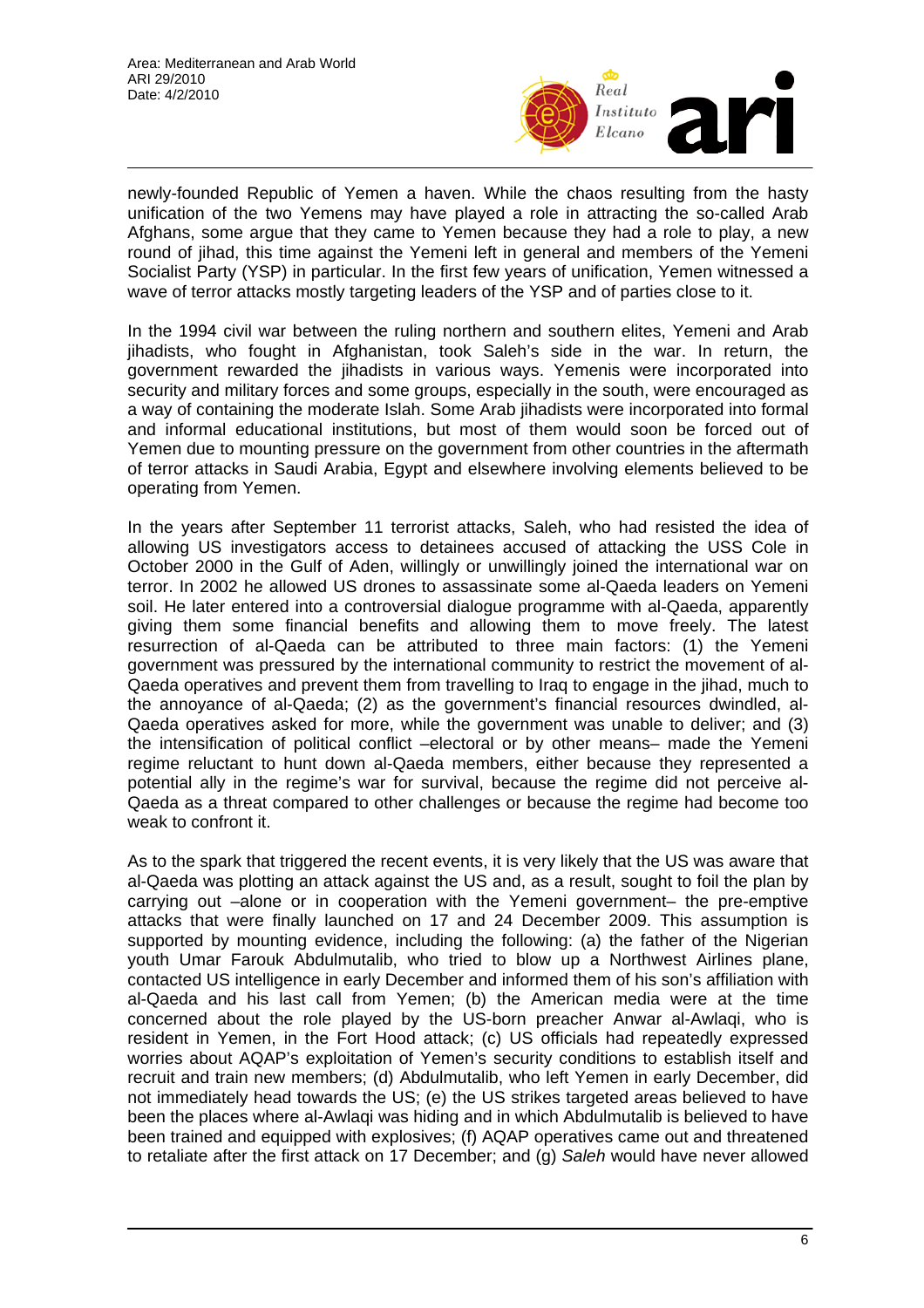

the US to strike areas controlled by one of his very important political allies –the Awlaqi tribe– unless he had been convinced that there was an eminent threat against the US.

### *A Rentier Economy*

During the era of division, the two Yemens depended on a rentier economy, with the south relying on the Soviets and the north depending on the Gulf countries. After unification in 1990, Yemen faced its most serious economic crisis. This was largely due to its stance on the Iraqi invasion of Kuwait, that led it to be viewed by its neighbours and by the international community as a backer of the Iraqi dictator. To punish Yemen, the Saudis expelled hundreds of thousands of Yemeni workers and, as a result, the country lost not only its workers' remittances but also development aid, taking the Yemeni economy very close to collapse.

At the time, the international financial institutions and the Yemeni government agreed in 1995 on a reform programme to stabilise the economy. The premise of the reform was to fund investments and create new jobs for the unemployed. But the programme had mixed results. On the one hand, the government succeeded in stabilising the economy; on the other, savings from the withdrawal of subsidies largely ended up in the pockets of corrupt officials. The reform programme ground to complete halt, especially after Yemen's oil revenues started to rise, first because of increased production and afterwards due to rising oil prices.

While paying donors lip service, the Yemeni government evaded implementing any genuine reform that could have a negative effect on Saleh's grip on power. In fact, Saleh has been keen to concentrate investments in the hands of his relatives and of those whose loyalty to him and his heir apparent is unquestionable. The outcome of Saleh's self-serving policies has been catastrophic. Poverty grew so fast that it came to affect most of the population, making Yemen the poorest country not only in the Arab world but also in the Middle East and the world in general, aside from Sub-Saharan Africa. Levels of corruption climbed to new heights and the institutions responsible for holding public officials to account were further weakened to give corrupt officials full immunity from prosecution. Over a period of almost 20 years, the Yemeni House of Representatives was unable to impeach even a single official. Corrupt and incompetent officials were recruited on the basis of kinship and personal loyalty and have rendered state institutions almost useless by personifying the functions of those institutions.

## **Conclusion**

#### *The Way Out*

President Saleh's foremost concern is to retain total economic and political power in his own hands as long as he lives, and to hand it down to his son afterwards. The US and the international community are concerned about the threat al-Qaeda poses to regional and international peace and many educated Yemenis are concerned about the potential for tension between Saleh's goal and that of the international community. Of all his enemies in the south and north, al-Qaeda appears to be the least dangerous and less of a threat to what he values most. In fact, he has had it on his side on at least few occasions. Saleh might not be using al-Qaeda or the Houthis to blackmail neighbouring and friendly countries, as some of his critics often suggest, but it is obvious that he lacks a strong incentive to be rid of al-Qaeda once and for all or to reach a settlement with the Houthis. With Saleh and his country's future depending largely on what the outside world says and